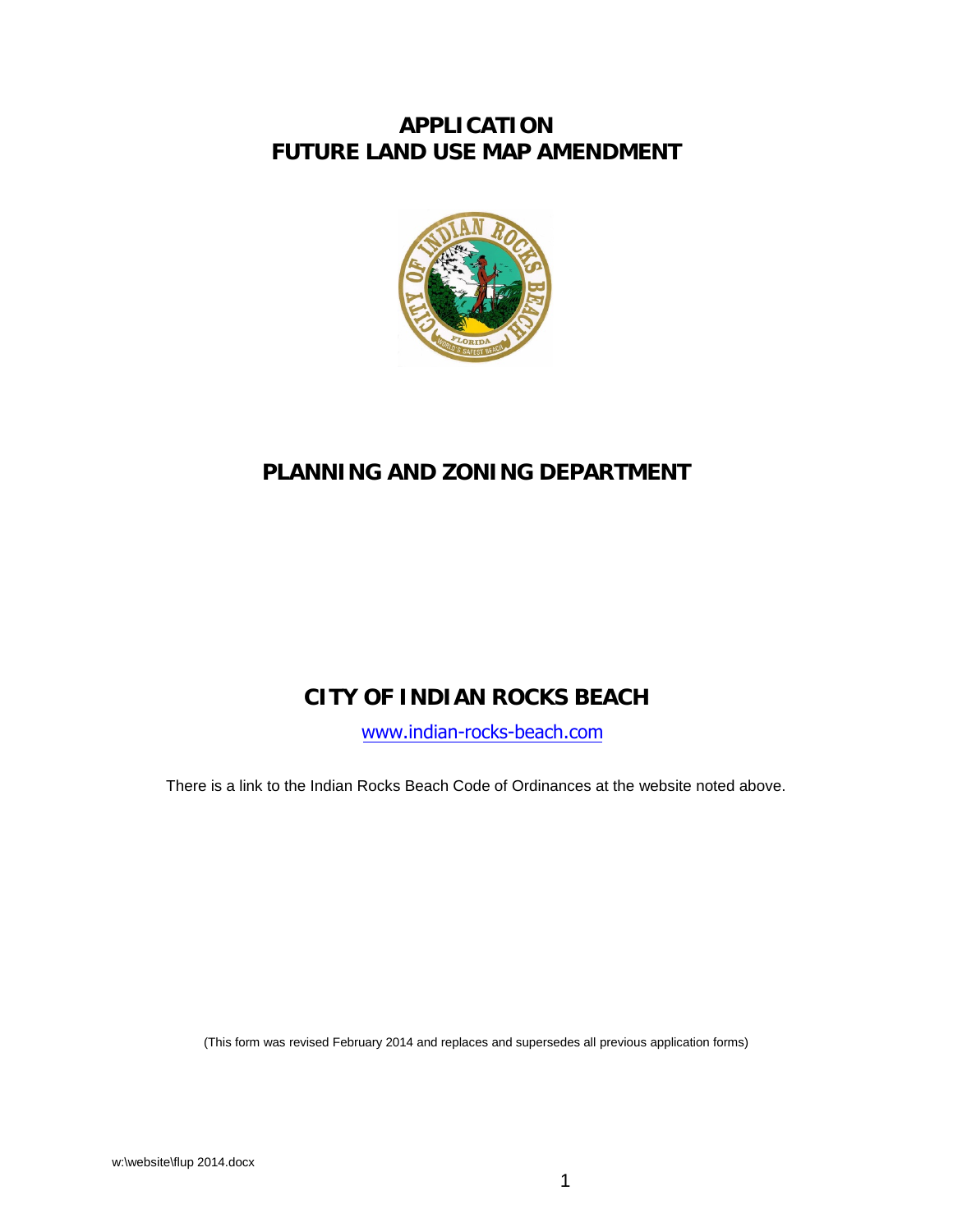# **FUTURE LAND USE MAP AMENDMENT**

• Be certain that the application is completely filled out and all requirements for filing the application have been met. Incomplete applications cannot be considered.

• Note the property description section. The type of structure presently on the land must be shown; for example, "single-family residence", "one-story real estate office", etc. If there are no structures at all on the land, then the answer is "none".

• Proposed use and the effect of granting the application must be shown.

• One copy of a plot plan of the site, drawn to scale, must be submitted with the application. The plot plan must show the size and dimensions of the lot, the location and dimensions of any existing structures, and the location and size of any proposed structures.

• The completed application, together with the application fee of **\$2,500.00.**

**• The applicant shall pay the advertising and notification costs of the public hearing. A deposit of \$2,000.00 for advertising fee shall be required at the time the application is submitted. If the cost of advertising and notification is less than \$2,000.00, the difference will be refunded to the applicant. Advertisement and notification requirements are stipulated by Florida Statute for land use amendments. If the actual costs are greater than \$2,000, the difference shall be paid by the applicant within 30 days after final action. When legal counsel and/or a consultant are required by the city, actual cost of legal and consulting fees shall be paid by the applicant within 30 days after final action.**

• A future land use map change requires review and approval by County and State agencies prior to second and final reading. This review can take from 90 to 180 days.

•The general procedure for future land use map requests is as follows:

- 1. Hearing and recommendation by Planning & Zoning Board.
- 2. Hearing and recommendation by Local Planning Agency (L.P.A.)
- 3. Hearing(s) by the City Commission on ordinance.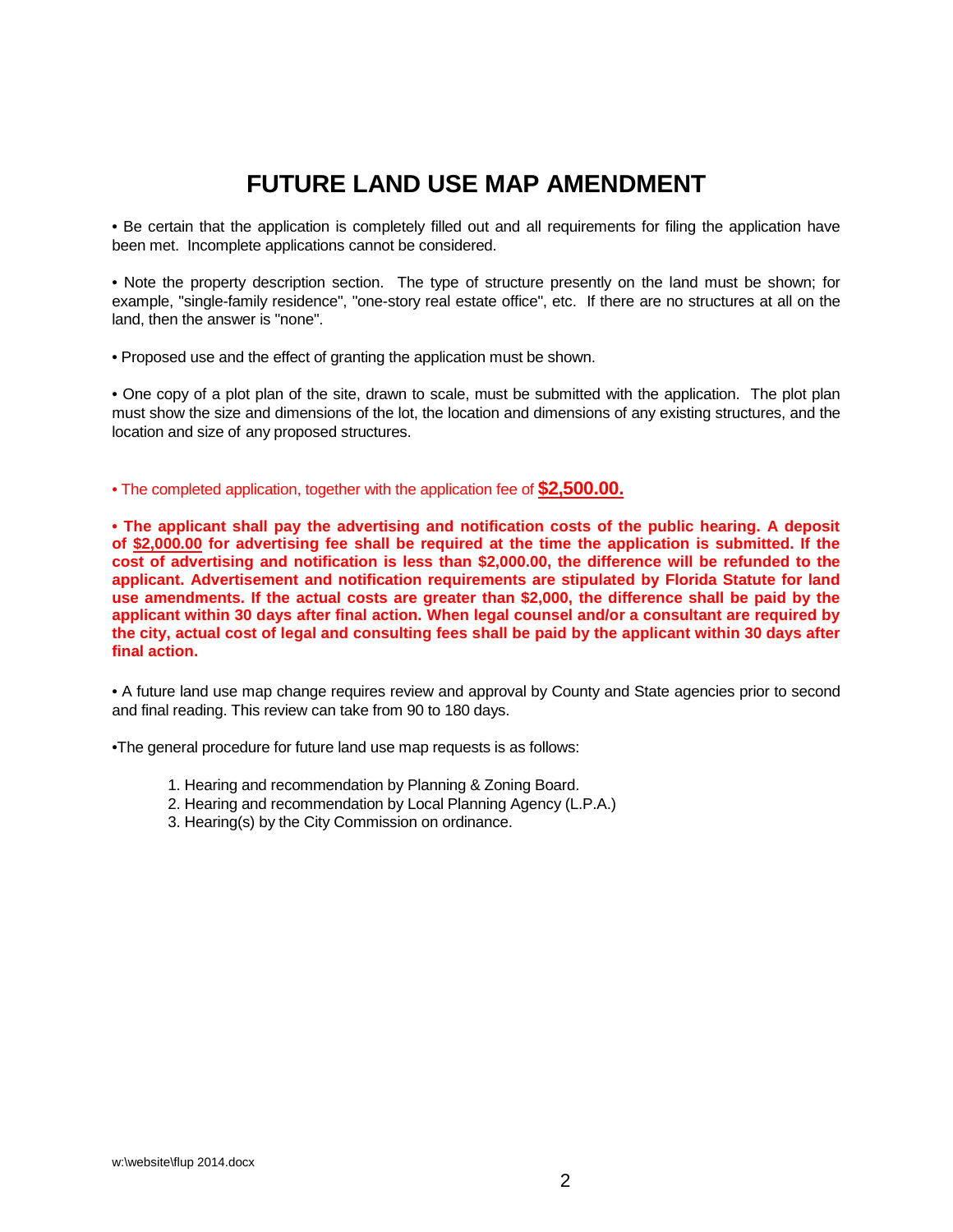## **CITY OF INDIAN ROCKS BEACH**

## **APPLICATION FOR FUTURE LAND USE MAP AMENDMENT**

**DATE FILED:\_\_\_\_\_\_\_\_\_\_\_\_\_\_\_\_\_\_\_\_**

**NAME:**  $\qquad \qquad \qquad$ 

#### **\_\_\_\_\_\_\_\_\_\_\_\_\_\_\_\_\_\_\_\_\_\_\_\_\_\_\_\_\_\_\_\_\_\_\_\_\_\_\_\_\_\_\_\_\_\_\_\_\_\_\_\_\_\_\_\_\_\_\_\_\_\_\_\_\_\_\_\_\_\_\_ NOTICE TO THE APPLICANT**

This application with all supplemental data and information, must be completed in accordance with the attached "Information Sheet," and in accordance with the specific instructions set forth in this application and returned to the Planning and Zoning Director, before it can be processed (including advertisement for hearing), as required by law. All applications must be signed by the present owner or trustee of the property.

| 1.Owner:                                                                                                                                                                                                                             |  |  |
|--------------------------------------------------------------------------------------------------------------------------------------------------------------------------------------------------------------------------------------|--|--|
|                                                                                                                                                                                                                                      |  |  |
|                                                                                                                                                                                                                                      |  |  |
| Telephone:________________________                                                                                                                                                                                                   |  |  |
|                                                                                                                                                                                                                                      |  |  |
|                                                                                                                                                                                                                                      |  |  |
| Telephone:_________________________                                                                                                                                                                                                  |  |  |
| 2A. Any other person having any ownership, interest in subject property:                                                                                                                                                             |  |  |
| Specify interest held: <u>contract the set of the set of the set of the set of the set of the set of the set of the set of the set of the set of the set of the set of the set of the set of the set of the set of the set of th</u> |  |  |
| Is such interest contingent or absolute?<br><u> and</u> the such interest contingent or absolute?<br><u> and the such interest contingent or absolute?</u>                                                                           |  |  |
| 2B. Is there any existing contract for sale on subject property? _____Yes _____No                                                                                                                                                    |  |  |
| If so, list names of all parties to option:                                                                                                                                                                                          |  |  |
| 2C. Are there any options to purchase on subject property? _____Yes _____No                                                                                                                                                          |  |  |
| If so, list names of all parties to option: 1000 minutes and the set of all parties to option:                                                                                                                                       |  |  |
| 3. Hearing requested to consider Re-Zoning to allow the following:                                                                                                                                                                   |  |  |
|                                                                                                                                                                                                                                      |  |  |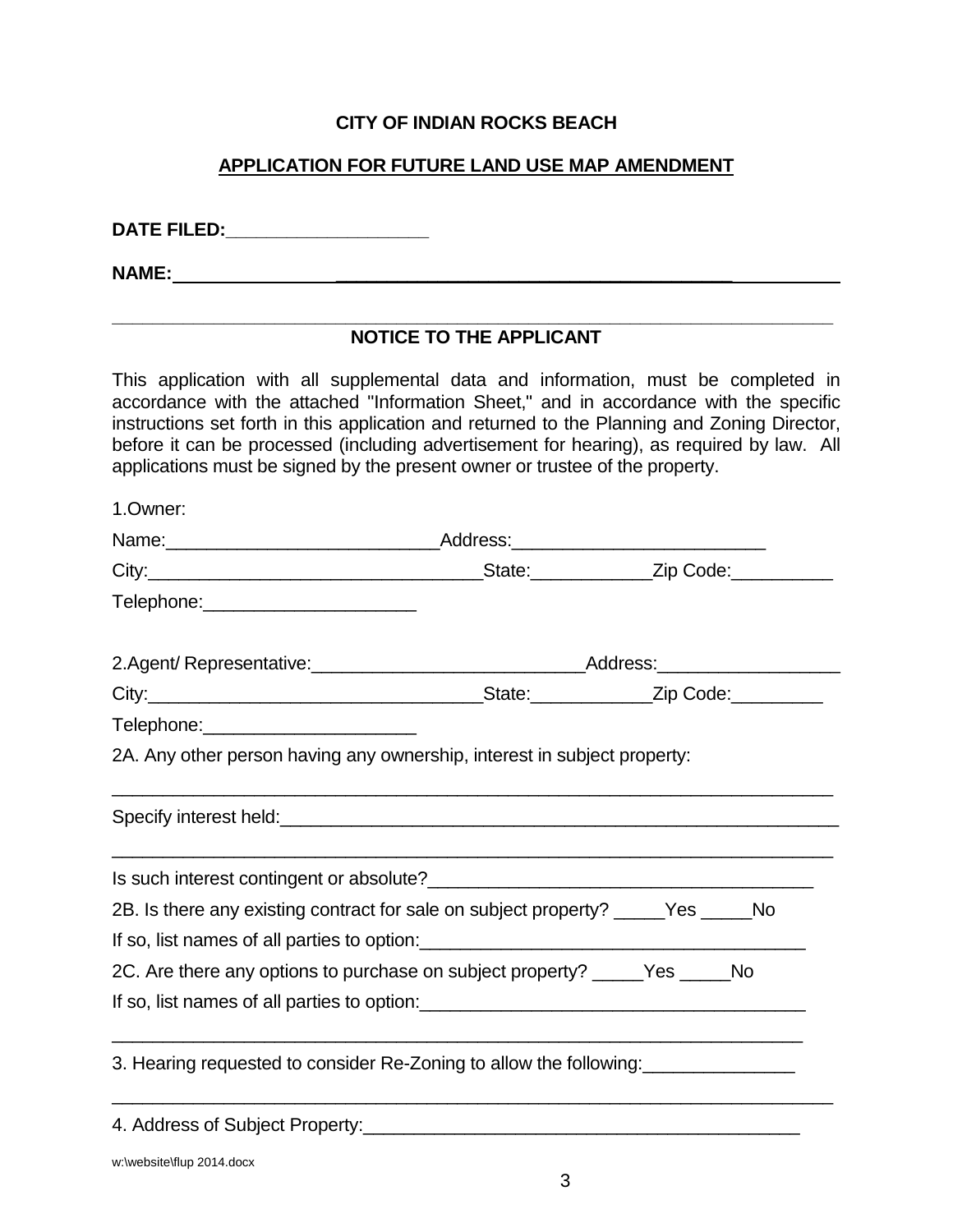5. Legal Description of Subject Property: **Example 2018** 

 $\_$  , and the set of the set of the set of the set of the set of the set of the set of the set of the set of the set of the set of the set of the set of the set of the set of the set of the set of the set of the set of th  $6.$  Lot Size: 7. Present Zoning Classification: **Example 2018** Present Land Use Designation:\_\_\_\_\_\_\_\_\_\_\_\_\_\_\_\_\_\_\_\_\_\_\_\_\_\_\_\_\_\_\_\_\_\_\_\_\_\_\_\_\_\_ Proposed Zoning Classification:\_\_\_\_\_\_\_\_\_\_\_\_\_\_\_\_\_\_\_\_\_\_\_\_\_\_\_\_\_\_\_\_\_\_\_\_\_\_\_\_\_\_ Proposed Land Use Designation:\_\_\_\_\_\_\_\_\_\_\_\_\_\_\_\_\_\_\_\_\_\_\_\_\_\_\_\_\_\_\_\_\_\_\_\_\_\_ 8. Present Structures and Improvement on the property: \_\_\_\_\_\_\_\_\_\_\_\_\_\_\_\_\_\_\_\_\_\_\_\_\_\_\_\_\_\_\_\_\_\_\_\_\_\_\_\_\_\_\_\_\_\_\_\_\_\_\_\_\_\_\_\_\_\_\_\_\_\_\_\_\_\_\_\_\_\_\_ 9. Proposed use of property will be: \_\_\_\_\_\_\_\_\_\_\_\_\_\_\_\_\_\_\_\_\_\_\_\_\_\_\_\_\_\_\_\_\_\_\_\_\_\_\_\_\_\_\_\_\_\_\_\_\_\_\_\_\_\_\_\_\_\_\_\_\_\_\_\_\_\_\_\_\_\_\_ \_\_\_\_\_\_\_\_\_\_\_\_\_\_\_\_\_\_\_\_\_\_\_\_\_\_\_\_\_\_\_\_\_\_\_\_\_\_\_\_\_\_\_\_\_\_\_\_\_\_\_\_\_\_\_\_\_\_\_\_\_\_\_\_\_\_\_\_\_\_\_ 10. I (We) believe that this application should be granted because: \_\_\_\_\_\_\_\_\_\_\_\_\_\_\_\_\_\_\_\_\_\_\_\_\_\_\_\_\_\_\_\_\_\_\_\_\_\_\_\_\_\_\_\_\_\_\_\_\_\_\_\_\_\_\_\_\_\_\_\_\_\_\_\_\_\_\_\_\_\_\_ 11. Has any previous application or appeal been filed in connection with this property within the last two years? \_\_\_\_\_Yes \_\_\_\_\_ No. If yes, briefly state the nature of the application or appeal: \_\_\_\_\_\_\_\_\_\_\_\_\_\_\_\_\_\_ \_\_\_\_\_\_\_\_\_\_\_\_\_\_\_\_\_\_\_\_\_\_\_\_\_\_\_\_\_\_\_\_\_\_\_\_\_\_\_\_\_\_\_\_\_\_\_\_\_\_\_\_\_\_\_\_\_\_\_\_\_\_\_\_\_\_\_\_\_\_\_ 12. Has a Certificate of Occupancy been refused? Yes No 13. The following data and exhibits must be submitted with this application and they become a permanent part of the public records: (a) Plot Plan, (at least  $8 \frac{1}{2}$ "x 11") drawn to scale showing all existing structures, use of each, dimension, spacing between, setbacks from all property lines, property dimensions, abutting streets and other public easements, clearly delineated off-street parking spaces and North point.

(b) Plat, if it will have particular bearing on the subject application.

(c) Certification of Ownership. Submit a certificate from a duly licensed title or abstract company or a licensed attorney-at-law, showing that each applicant is the present title holder of record.

(d) Current Survey, (performed within one year)

14. Date property acquired:\_\_\_\_\_\_\_\_\_\_\_\_\_\_\_\_\_\_\_\_\_\_\_\_\_\_\_\_\_\_\_\_\_\_\_\_\_\_\_\_\_\_\_\_\_